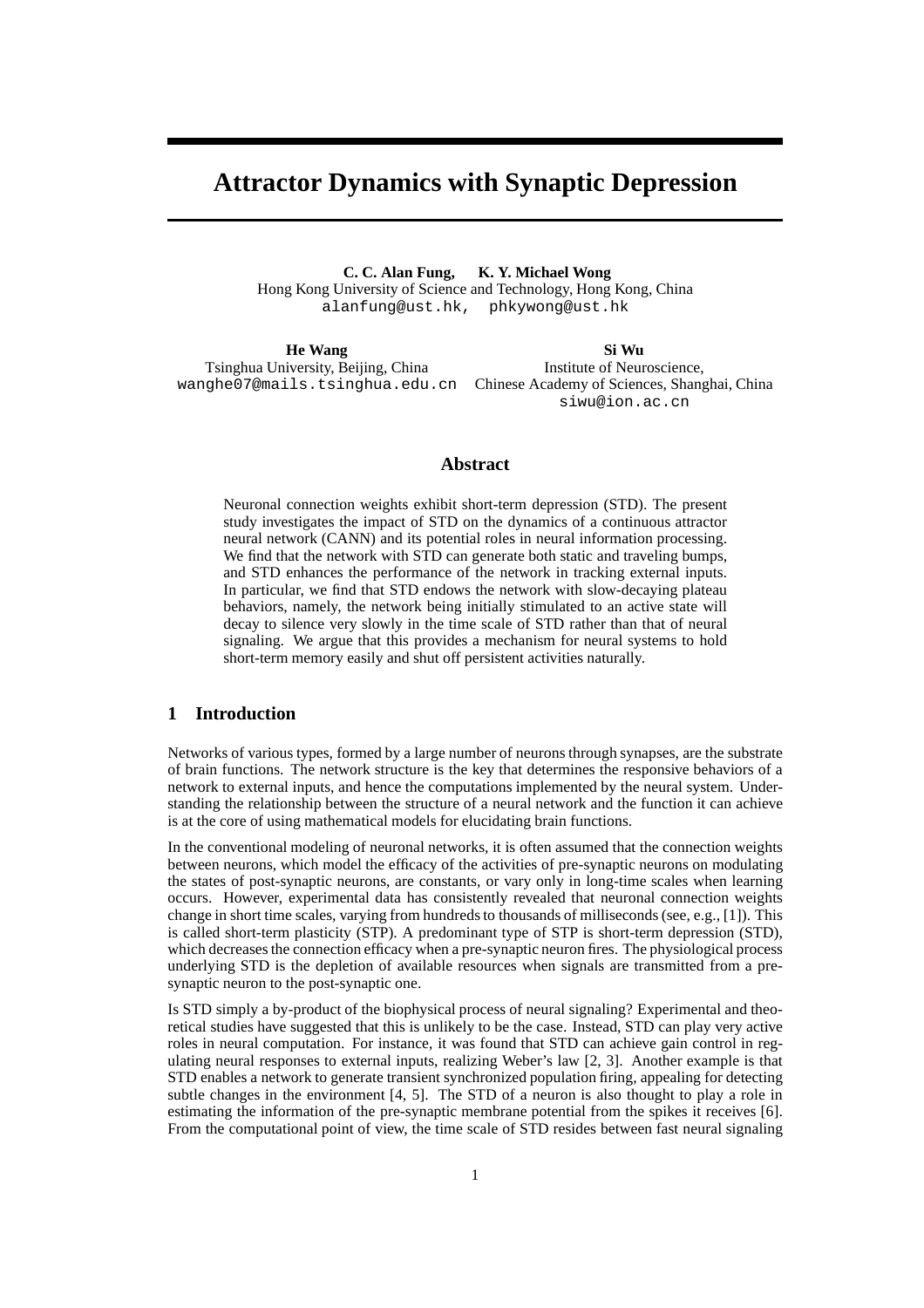(in the order of milliseconds) and slow learning (in the order of minutes or above), which is the time order of many important temporal operations occurring in our daily life, such as working memory. Thus, STD may serve as a substrate for neural systems to manipulate temporal information in the relevant time scales.

In this study, we will further explore the potential role of STD in neural information processing, an issue of fundamental importance but has not been adequately investigated so far. We will use continuous attractor neural networks (CANNs) as working models. CANNs are a type of recurrent networks which hold a continuous family of localized active states [7]. Neutral stability is a key advantage of CANNs, which enables neural systems to update memory states or to track timevarying stimuli smoothly. CANNs have been successfully applied to describe the retaining of shortterm memory, and the encoding of continuous features, such as the orientation, the head direction and the spatial location of objects, in neural systems [8, 9, 10]. CANNs are also shown to provide a framework for implementing population decoding efficiently [11].

We analyze the dynamics of a CANN with STD included, and find that apart from the static bump states, the network can also hold moving bump solutions. This finding agrees with the results reported in the literature [12, 13]. In particular, we find that with STD, the network can have slowdecaying plateau states, that is, the network being stimulated to an active state by a transient input will decay to silence very slowly in the time order of STD rather than that of neural signaling. This is a very interesting property. It implies that STD can provide a mechanism for neural systems to generate short-term memory and shut off activities naturally. We also find that STD retains the neutral stability of the CANN, and enhances the tracking performance of the network to external inputs.

## **2 The Model**

Let us consider a one-dimensional continuous stimulus  $x$  encoded by an ensemble of neurons. For example, the stimulus may represent the moving direction, the orientation or a general continuous feature of objects extracted by the neural system.

Let  $u(x, t)$  be the synaptic input at time t to the neurons whose preferred stimulus is x. The range of the possible values of the stimulus is  $-L/2 < x \le L/2$  and  $u(x, t)$  is periodic, i.e.,  $u(x+L) = u(x)$ . The dynamics is particularly convenient to analyze in the limit that the interaction range  $\alpha$  is much less than the stimulus range L, so that we can effectively take  $x \in (-\infty, \infty)$ . The dynamics of  $u(x, t)$  is determined by the external input  $I_{ext}(x, t)$ , the network input from other neurons, and its own relaxation. It is given by

$$
\tau_s \frac{\partial u(x,t)}{\partial t} = I_{\text{ext}}(x,t) + \rho \int_{-\infty}^{\infty} dx' J(x,x') p(x',t) r(x',t) - u(x,t),\tag{1}
$$

where  $\tau_s$  is the synaptical transmission delay, which is typically in the order of 2 to 5 ms.  $J(x, x')$ is the base neural interaction from x' to x.  $r(x, t)$  is the firing rate of neurons. It increases with the synaptic input, but saturates in the presence of a global activity-dependent inhibition. A solvable model that captures these features is given by  $r(x,t) = u(x,t)^2/[1 + k\rho \int_{-\infty}^{\infty} dx' u(x',t)^2]$ , where  $\rho$  is the neural density, and k is a positive constant controlling the strength of global inhibition. The global inhibition can be generated by shunting inhibition [14].

The key character of CANNs is the translational invariance of their neural interactions. In our solvable model, we choose Gaussian interactions with a range a, namely,  $J(x, x') = J_0 \exp[-(x - \frac{1}{2} s^2)]$  $(x')^2/2a^2]/(a\sqrt{2\pi})$ , where  $J_0$  is a constant.

The STD coefficient  $p(x, t)$  in Eq. (1) takes into account the pre-synaptic STD. It has the maximum value of 1, and decreases with the firing rate of the neuron [15, 16]. Its dynamics is given by

$$
\tau_d \frac{\partial p(x,t)}{\partial t} = 1 - p(x,t) - p(x,t)\tau_d \beta r(x,t),\tag{2}
$$

where  $\tau_d$  is the time constant for synaptic depression, and the parameter  $\beta$  controls the depression effect due to neural firing.

The network dynamics is governed by two time scales. The time constants of STD is typically in the range of hundreds to thousands of milliseconds, much larger than that of neural signaling, i.e.,  $\tau_d \gg \tau_s$ . The interplay between the fast and slow dynamics causes the network to exhibit interesting dynamical behaviors.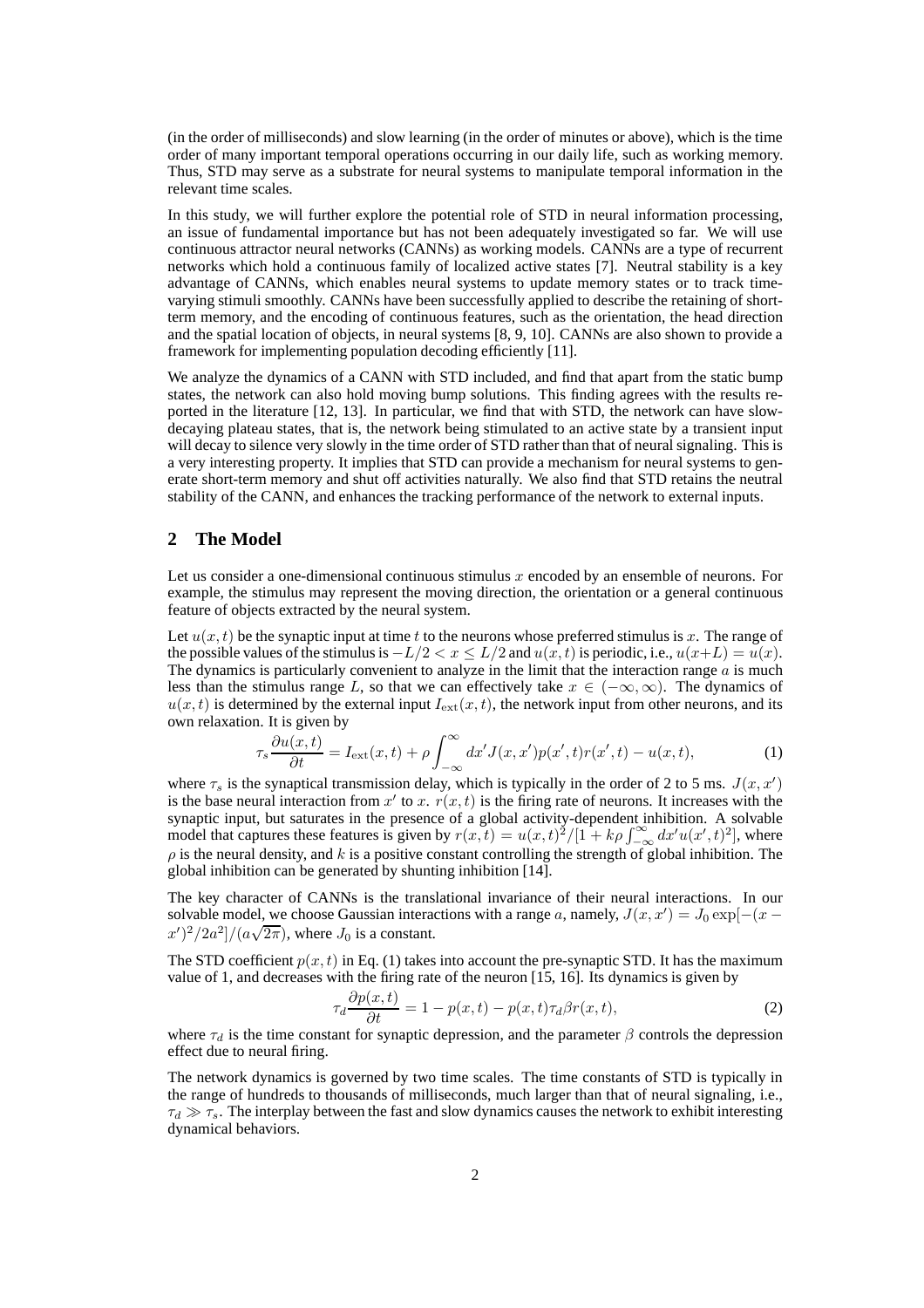



Figure 1: The neural response profile tracks the change of position of the external stimulus from  $z_0 = 0$  to 1.5 at  $t = 0$ . Parameters:  $a = 0.5$ ,  $k = 0.95, \beta = 0, \alpha = 0.5.$ 

Figure 2: The profile of  $u(x, t)$  at  $t/\tau =$  $0, 1, 2, \cdots, 10$  during the tracking process in  $Fig 1$ 

#### **2.1 Dynamics of CANN without Dynamical Synapses**

It is instructive to first consider the network dynamics when no dynamical synapses are included. This is done by setting  $\beta = 0$  in Eq. (2), so that  $p(x, t) = 1$  for all t. In this case, the network can support a continuous family of stationary states when the global inhibition is not too strong.

Specifically, the steady state solution to Eq. (1) is

$$
\tilde{u}(x|z) = u_0 \exp\left[-\frac{(x-z)^2}{4a^2}\right], \quad \tilde{r}(x|z) = r_0 \exp\left[-\frac{(x-z)^2}{2a^2}\right],
$$
\n(3)

where  $u_0 = [1 + (1 - k/k_c)^{1/2}]J_0/(4ak\sqrt{\pi}), r_0 = [1 + (1 - k/k_c)^{1/2}]/(2ak\rho\sqrt{2\pi})$  and  $k_c =$  $\rho J_0^2/(8a\sqrt{2\pi})$ . These stationary states are translationally invariant among themselves and have the Gaussian shape with a free parameter  $z$  representing the position of the Gaussian bumps. They exist for  $0 < k < k_c$ ,  $k_c$  is thus the critical inhibition strength.

Fung et al [17] considered the perturbations of the Gaussian states. They found various distortion modes, each characterized by an eigenvalue representing its rate of evolution in time. A key property they found is that the translational mode has a zero eigenvalue, and all other distortion modes have negative eigenvalues for  $k < k_c$ . This implies that the Gaussian bumps are able to track changes in the position of the external stimuli by continuously shifting the position of the bumps, with other distortion modes affecting the tracking process only in the transients.

An example of the tracking process is shown in Figs. 1 and 2, when an external stimulus with a Gaussian profile is initially centered at  $z = 0$ , pinning the center of a Gaussian neuronal response at the same position. At time  $t = 0$ , the stimulus shifts its center from  $z = 0$  to  $z = 1.5$  abruptly. The bump moves towards the new stimulus position, and catches up with the stimulus change after a time duration. which is referred to as the reaction time.

## **3 Dynamics of CANN with Synaptic Depression**

For clarity, we will first summarize the main results obtained on the network dynamics due to STD, and then present the theoretical analysis in Sec. 4.

#### **3.1 The Phase Diagram**

In the presence of STD, CANNs exhibit new interesting dynamical behaviors. Apart from the static bump state, the network also supports moving bump states. To construct a phase diagram mapping these behaviors, we first consider how the global inhibition k and the synaptic depression  $\beta$  scale with other parameters. In the steady state solution of Eq. (1),  $u_0$  and  $\rho J_0 u_0^2$  should have the same dimension; so are  $1-p(x, t)$  and  $\tau_d\beta u_0$  in Eq. (2). Hence we introduce the dimensionless parameters  $\overline{k} \equiv k/k_c$  and  $\overline{\beta} \equiv \tau_d\beta/(\rho^2J_0^2)$ . The phase diagram obtained by numerical solutions to the network dynamics is shown in Fig. 3.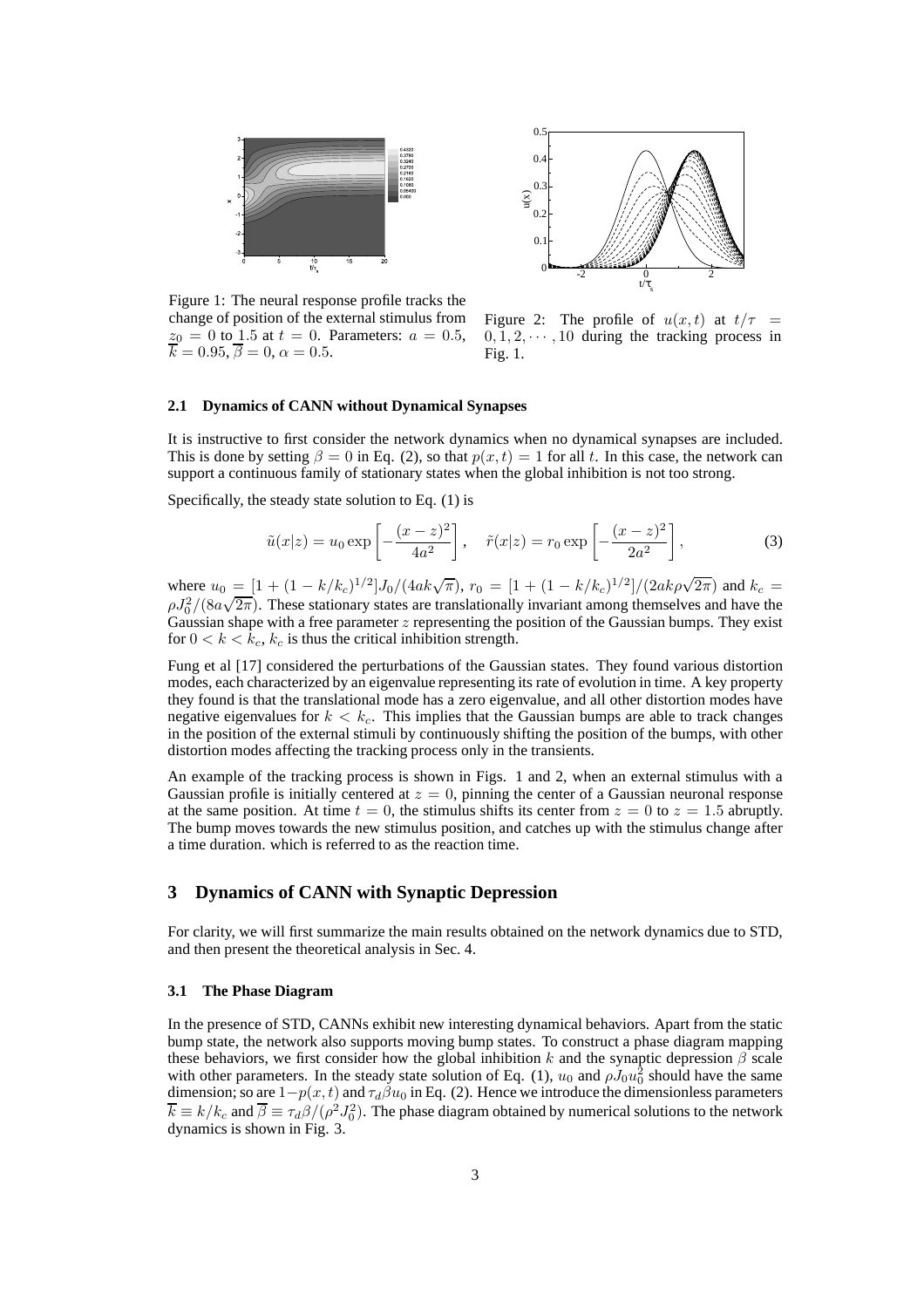

Figure 3: Phase diagram of the network states. Symbols: numerical solutions. Dashed line: Eq. (10). Dotted line: Eq. (13). Solid line: Gaussian approximation using  $11<sup>th</sup>$  order perturbation of the STD coefficient. Point P: the working point for Figs. 4 and 7. Parameters:  $\tau_d/\tau_s = 50$ ,  $a = 0.5/6$ , range of the network =  $[-\pi, \pi)$ .

We first note that the synaptic depression and the global inhibition plays the same role in reducing the amplitude of the bump states. This can be seen from the steady state solution of  $u(x, t)$ , which reads

$$
u(x) = \int dx' \frac{\rho J(x - x')u(x')^2}{1 + k\rho \int dx''u(x'')^2 + \tau_d\beta u(x')^2}.
$$
 (4)

The third term in the denominator of the integrand arises from STD, and plays the role of a local inhibition that is strongest where the neurons are most active. Hence we see that the silent state with  $u(x, t) = 0$  is the only stable state when either  $\overline{k}$  or  $\overline{\beta}$  is large.

When STD is weak, the network behaves similarly with CANNs without STD, that is, the static bump state is present up to  $\overline{k}$  near 1. However, when  $\overline{\beta}$  increases, a state with the bump spontaneously moving at a constant velocity comes into existence. Such moving states have been predicted in CANNs [12, 13], and can be associated with traveling wave behaviors widely observed in the neocortex [18]. At an intermediate range of  $\overline{\beta}$ , both the static and moving states coexist, and the final state of the network depends on the initial condition. When  $\overline{\beta}$  increases further, only the moving state is present.

#### **3.2 The Plateau Behavior**

The network dynamics displays a very interesting behavior in the parameter regime when the static bump solution just loses its stability. In this regime, an initially activated network state decays very slowly to silence, in the time order of  $\tau_d$ . Hence, although the bump state eventually decays to the silent state, it goes through a plateau region of a slowly decaying amplitude, as shown in Fig. 4.



Figure 4: Magnitudes of rescaled neuronal input  $\rho J_0 u(x, t)$  and synaptic depression  $1 - p(x, t)$  at  $(\overline{k}, \overline{\beta})$  =  $(0.95, 0.0085)$  (point P in Fig. 3) and for initial conditions of types A and B in Fig. 8. Symbols: numerical solutions. Lines: Gaussian approximation using Eqs. (8) and (9). Other parameters:  $\tau_d/\tau_s = 50$ ,  $a = 0.5$  and  $x \in [-\pi, \pi)$ .

#### **3.3 Enhanced Tracking Performance**

The responses of CANNs with STD to an abrupt change of stimulus are illustrated in Fig. 5. Compared with networks without STD, we find that the bump shifts to the new position faster. The extent of improvement in the presence of STD is quantified in Fig. 6. However, when  $\beta$  is too strong, the bump tends to overshoot the target before eventually approaching it.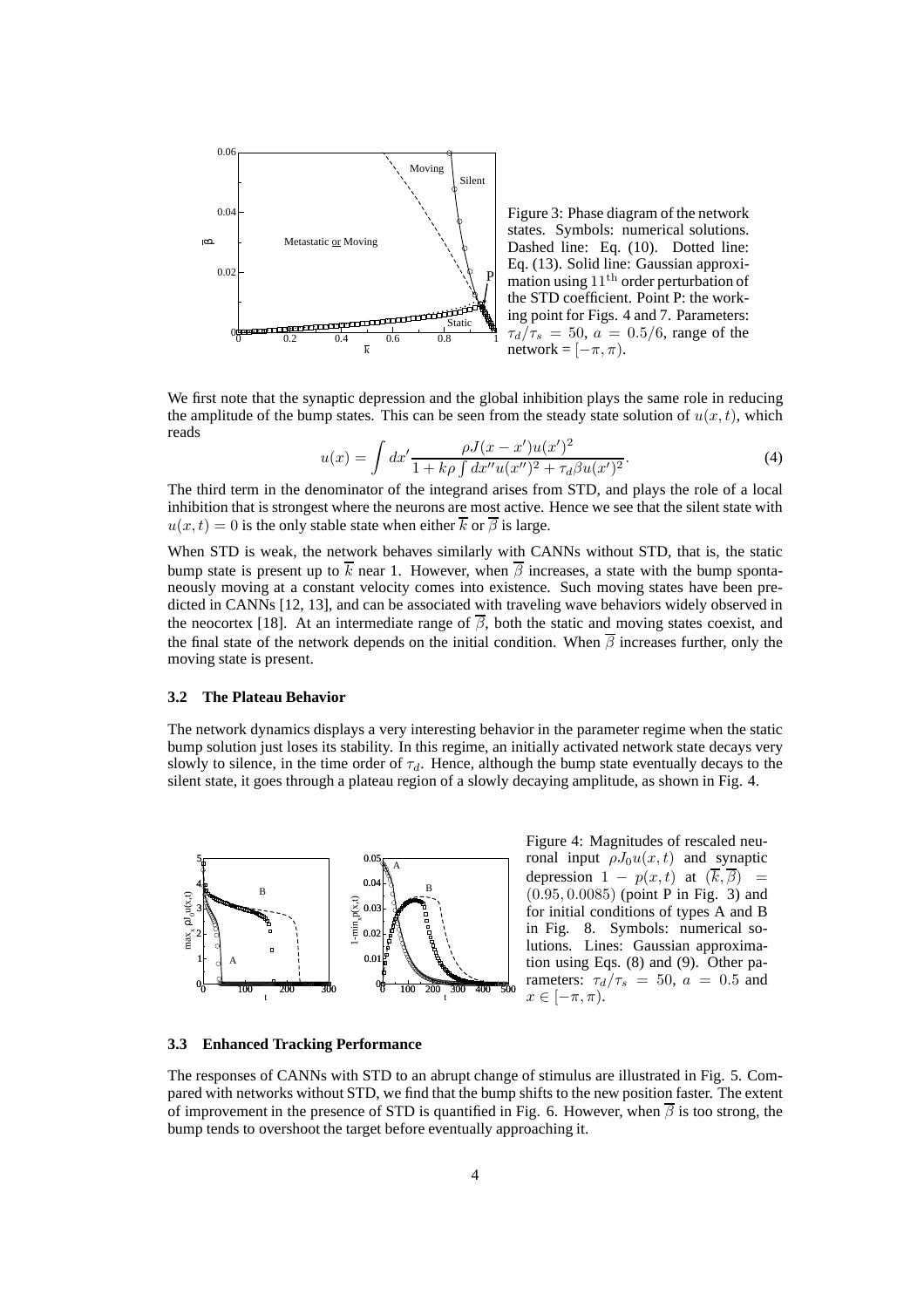

0 0.02 0.04 0.06 0.08 0.1 β  $\Omega$ .  $\Omega$ 0.5  $\Omega$ 0.7 0.8  $0.9$ v at  $z = 0.5z_0$  $\begin{array}{l} \overline{\text{k}} = 0.3 \ \overline{\text{k}} = 0.5 \ \overline{\text{k}} = 0.7 \end{array}$ 

Figure 5: The response of CANNs with STD to an abruptly changed stimulus from  $z_0 = 0$  to  $z_0 = 1.5$  at  $t = 0$ . Symbols: numerical solutions. Lines: Gaussian approximation using  $11<sup>th</sup>$  order perturbation of the STD coefficent. Parameters:  $\tau_d/\tau_s = 50$ ,  $\alpha = 0.5$ ,  $a = 0.5$ and  $x \in [-\pi, \pi)$ .

Figure 6: Tracking speed of the bump at  $0.5z_0$ , where  $z_0$  is fixed to be 1.5

## **4 Analysis**

Despite the apparently complex behaviors of CANNs with STD, we will show in this section that a Gaussian approximation can reproduce the behaviors and facilitate the interpretation of the results. Details are explained in Supplementary Information. We observe that the profile of the bump remains effectively Gaussian in the presence of synaptic depression. On the other hand, there is a considerable distortion of the profile of the synaptic depression, when STD is strong. Yet, to the lowest order approximation, let us approximate the profile of the synaptic depression to be a Gaussian as well, which is valid when STD is weak, as shown in Fig. 7(a). Hence, for  $a \ll L$ , we propose the following ansatz

$$
u(x,t) = u_0(t) \exp\left[-\frac{(x-z)^2}{4a^2}\right],
$$
\n(5)

$$
p(x,t) = 1 - p_0(t) \exp\left[-\frac{(x-z)^2}{2a^2}\right].
$$
 (6)

When these expressions are substituted into the dynamical equations (1) and (2), other functions  $f(x)$  of x appear. To maintain consistency with the Gaussian approximation, these functions will be approximated by their projections onto the Gaussian functions. In Eq. (1), we approximate

$$
f(x) \approx \left[ \int \frac{dx'}{\sqrt{2\pi a^2}} f(x') e^{-\frac{(x'-z)^2}{4a^2}} \right] e^{-\frac{(x-z)^2}{4a^2}}.
$$
 (7)

Similarly, in Eq. (2), we approximate  $f(x)$  by its projection onto  $\exp\left[-(x-z)^2/(2a^2)\right]$ .

#### **4.1 The Solution of the Static Bumps**

Without loss of generality, we let  $z = 0$ . Substituting Eq. (5) and (6) into Eqs. (1) and (2), and letting  $\overline{u}(t) \equiv \rho J_0 u_0(t)$ , we get

$$
\tau_s \frac{d\overline{u}(t)}{dt} = \frac{\overline{u}(t)^2}{\sqrt{2}(1+\overline{k}\overline{u}(t)^2/8)} \left[1 - \sqrt{\frac{4}{7}}p_0(t)\right] - \overline{u}(t),\tag{8}
$$

$$
\tau_d \frac{dp_0(t)}{dt} = \frac{\overline{\beta u}(t)^2}{1 + \overline{k u}(t)^2/8} \left[ 1 - \sqrt{\frac{2}{3}} p_0(t) \right] - p_0(t). \tag{9}
$$

By considering the steady state solution of  $\overline{u}$  and  $p_0$  and their stability against fluctuations of  $\overline{u}$  and  $p_0$ , we find that stable solutions exist when

$$
\overline{\beta} \le \frac{p_0 (1 - \sqrt{4/7} p_0)^2}{4(1 - \sqrt{2/3} p_0)} \left[ 1 + \frac{\tau_s}{\tau_d (1 - \sqrt{2/3} p_0)} \right],\tag{10}
$$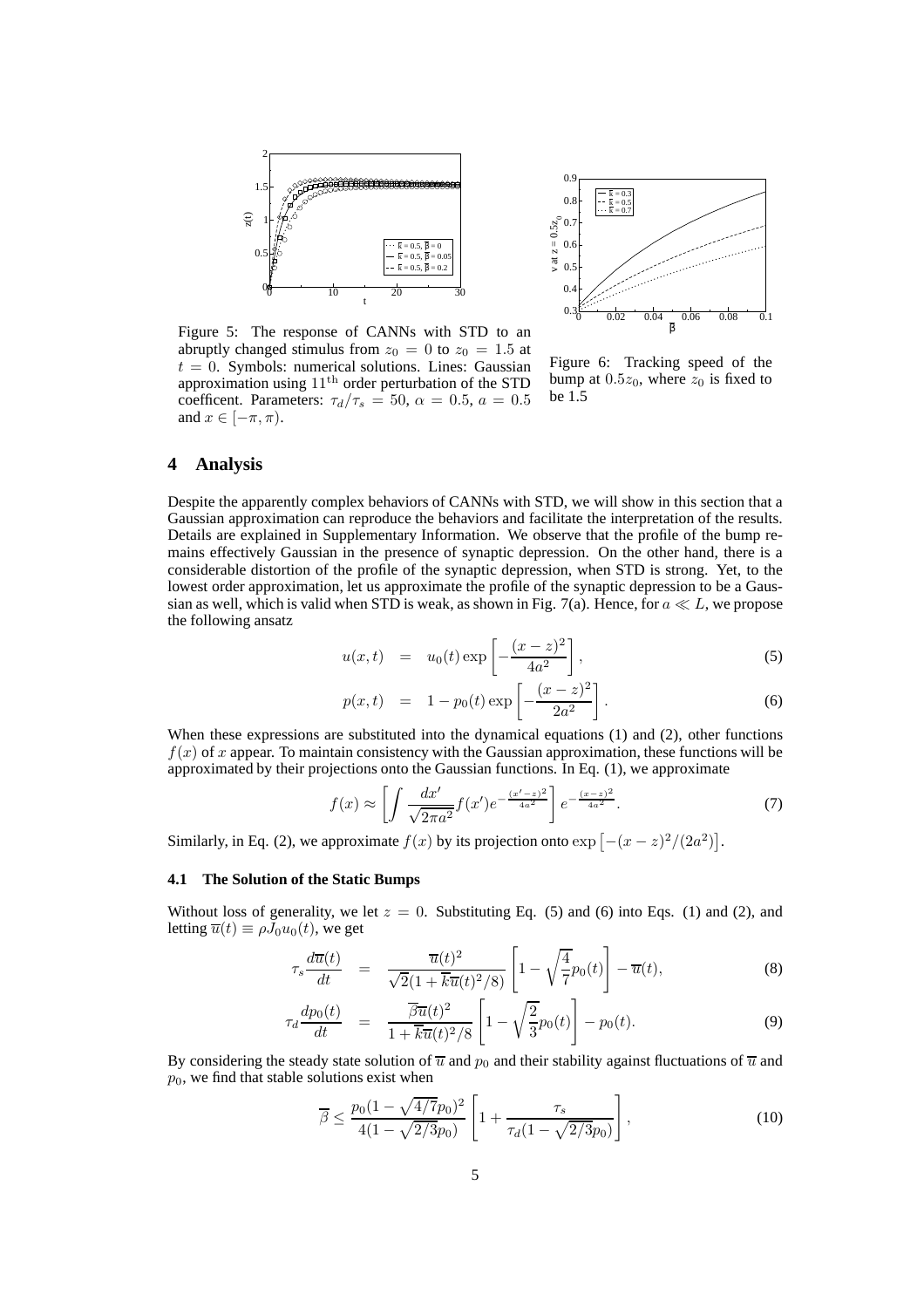when  $p_0$  is the steady state solution of Eqs. (1) and (2). The boundary of this region is shown as a dashed line in Fig. 3. Unfortunately, this line is not easily observed in numerical solutions since the static bump is unstable against fluctuations that are asymmetric with respect to its central position. Although the bump is stable against symmetric fluctuations, asymmetric fluctuations can displace its position and eventually convert it to a moving bump.

#### **4.2 The Solution of the Moving Bumps**

As shown in Fig. 7(b), the profile of a moving bump is characterized by a lag of the synaptic depression behind the moving bump. This is because neurons tend to be less active in locations of low values of  $p(x, t)$ , causing the bump to move away from locations of strong synaptic depression. In turn, the region of synaptic depression tends to follow the bump. However, if the time scale of synaptic depression is large, the recovery of the synaptic depressed region is slowed down, and cannot catch up with the bump motion. Thus, the bump starts moving spontaneously.

To incorporate asymmetry into the moving state, we propose the following ansatz:

$$
u(x,t) = u_0(t) \exp\left[-\frac{(x-vt)^2}{4a^2}\right],\tag{11}
$$

$$
p(x,t) = 1 - p_0(t) \exp\left[-\frac{(x - vt)^2}{2a^2}\right] + p_1(t) \exp\left[-\frac{(x - vt)^2}{2a^2}\right] \left(\frac{x - vt}{a}\right). \tag{12}
$$

Projecting the terms in Eq. (1) to the basis functions  $\exp \left[ -(x - vt)^2/(4a^2) \right]$  and  $\exp [-(x-vt)^2/(4a^2)] (x - vt)/a$ , and those in Eq. (2) to  $\exp [-(x-vt)^2/(2a^2)]$  and  $\exp\left[-(x-vt)^2/(2a^2)\right](x-vt)/a$ , we obtain four equations for  $\overline{u}$ ,  $p_0$ ,  $p_1$  and  $v\tau_s/a$ . Real solutions exist only if

$$
\frac{\overline{\beta}\overline{u}^2}{1+\overline{k}\overline{u}^2/8} \ge A \left[ \frac{\tau_d}{\tau_s} - B + \sqrt{\left(\frac{\tau_d}{\tau_s} - B\right)^2 - C} \right]^{-1},\tag{13}
$$

where  $A = 7\sqrt{7}/4$ ,  $B = (7/4)[(5/2)\sqrt{7/6} - 1]$ , and  $C = (343/36)(1 - \sqrt{6/7})$ . As shown in Fig. 3, the boundary of this region effectively coincides with the numerical solution of the line separating the static and moving phases.

Note that when  $\tau_d/\tau_s$  increases, the static phase shrinks. This is because the recovery of the synaptic depressed region is slowed down, making it harder to catch up with changes in the bump motion.



An alternative approach that arrives at Eq. (13) is to consider the instability of the static bump, which is obtained by setting v and  $p_1$  to zero in Eqs. (11) and (12). Considering the instability of the static bump against the asymmetric fluctuations in  $p_1$  and vt, we again arrive at Eq. (13). This shows that as soon as the moving bump comes into existence, the static bump becomes unstable. This also implies that in the entire region that the static and moving bumps coexist, the static bump is unstable to asymmetric fluctuations. It is stable (or more precisely, metastable) when it is static, but once it is pushed to one side, it will continue to move along that direction. We may call this behavior *metastatic*. As we shall see, this metastatic behavior is also the cause of the enhanced tracking performance.

#### **4.3 The Plateau Behavior**

To illustrate the plateau behavior, we select a point in the marginally unstable regime of the silent phase, that is, in the vicinity of the static phase. As shown in Fig. 8, the nullclines of u and  $p_0$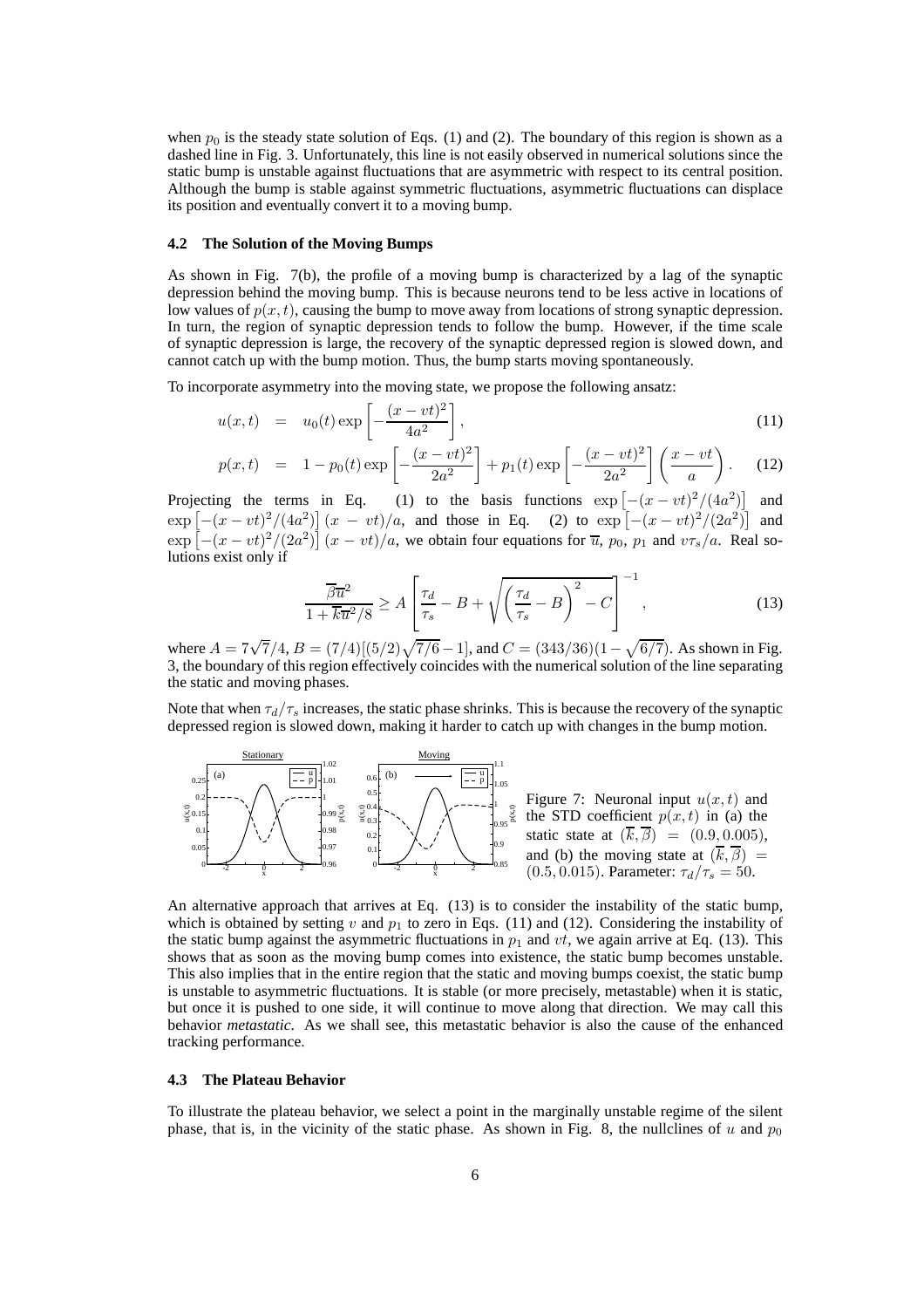$\left(\frac{d\overline{u}}{dt}\right)dt = 0$  and  $\frac{dp_0}{dt} = 0$  respectively) do not have any intersections as they do in the static phase where the bump state exists. Yet, they are still close enough to create a region with very slow dynamics near the apex of the u-nullcline at  $(\overline{u}, p_0) = [(8/\overline{k})^{1/2}, \sqrt{7/4}(1-\sqrt{k})]$ . Then, in Fig. 8, we plot the trajectories of the dynamics starting from different initial conditions. For verification, we also solve the full equations (1) and (2), and plot a flow diagram with the axes being  $\max_x u(x, t)$ and  $1 - \min_x p(x, t)$ . The resultant flow diagram has a satisfactory agreement with Fig. 8.

The most interesting family of trajectories is represented by B and C in Fig. 8. Due to the much faster dynamics of  $\overline{u}$ , trajectories starting from a wide range of initial conditions converge rapidly, in a time of the order  $\tau_s$ , to a common trajectory in the close neighborhood of the  $\overline{u}$ -nullcline. Along this common trajectory,  $\overline{u}$  is effectively the steady state solution of Eq. (8) at the instantaneous value of  $p_0(t)$ , which evolves with the much longer time scale of  $\tau_d$ . This gives rise to the plateau region of  $\overline{u}$  which can survive for a duration of the order  $\tau_d$ . The plateau ends after the trajectory has passed the slow region near the apex of the  $\overline{u}$ -nullcline. This dynamics is in clear contrast with trajectory D, in which the bump height decays to zero in a time of the order  $\tau_s$ .

Trajectory A represents another family of trajectories having rather similar behaviors, although the lifetimes of their plateaus are not so long. These trajectories start from more depleted initial conditions, and hence do not have chances to get close to the  $\overline{u}$ -nullcline. Nevertheless, they converge rapidly, in a time of order  $\tau_s$ , to the band  $\overline{u} \approx (8/\overline{k})^{1/2}$ , where the dynamics of  $\overline{u}$  is slow. The trajectories then rely mainly on the dynamics of  $p_0$  to carry them out of this slow region, and hence plateaus of lifetimes of the order  $\tau_d$  are created.





Figure 8: Trajectories of network dynamics starting from various initial conditions at  $(\overline{k}, \overline{\beta}) = (0.95,$ 0.0085) (point P in Fig. 3). Solid line:  $\overline{u}$ -nullcline. Dashed line:  $p_0$ -nullcline. Symbols are data points spaced at time intervals of  $2\tau_s$ .

Figure 9: Contours of plateau lifetimes in the space of  $\overline{k}$  and  $\overline{\beta}$ . The lines are the two topmost phase boundaries in Fig. 3. In the initial condition,  $\alpha = 0.5$ .

Following similar arguments, the plateau behavior also exists in the stable region of the static states. This happens when the initial condition of the network lies outside the basin of attraction of the static states, but it is still in the vicinity of the basin boundary.

When one goes deeper into the silent phase, the region of slow dynamics between the  $\overline{u}$ - and  $p_0$ nullclines broadens. Hence plateau lifetimes are longest near the phase boundary between the bump and silent states, and become shorter when one goes deeper into the silent phase. This is confirmed by the contours of plateau lifetimes in the phase diagram shown in Fig. 9 obtained by numerical solution. The initial condition is uniformly set by introducing an external stimulus  $I^{\text{ext}}(x|z_0) =$  $\alpha u_0 \exp[-x^2/(4a^2)]$  to the right hand side of Eq. (1), where  $\alpha$  is the stimulus strength. After the network has reached a steady state, the stimulus is removed at  $t = 0$ , leaving the network to relax.

## **4.4 The Tracking Behavior**

To study the tracking behavior, we add the external stimulus  $I^{\text{ext}}(x|z_0)$  =  $\alpha u_0 \exp \left[ -(x-z_0)^2/(4a^2) \right]$  to the right hand side of Eq. (11), where  $z_0$  is the position of the stimulus abruptly changed at  $t = 0$ . With this additional term, we solve the modified version of Eqs. (11) and (12), and the solution reproduces the qualitative features due to the presence of synaptic depression, namely, the faster response at weak  $\overline{\beta}$ , and the overshooting at stronger  $\overline{\beta}$ . As remarked previously, this is due to the metastatic behavior of the bumps, which enhances their reaction to move from the static state when a small push is exerted.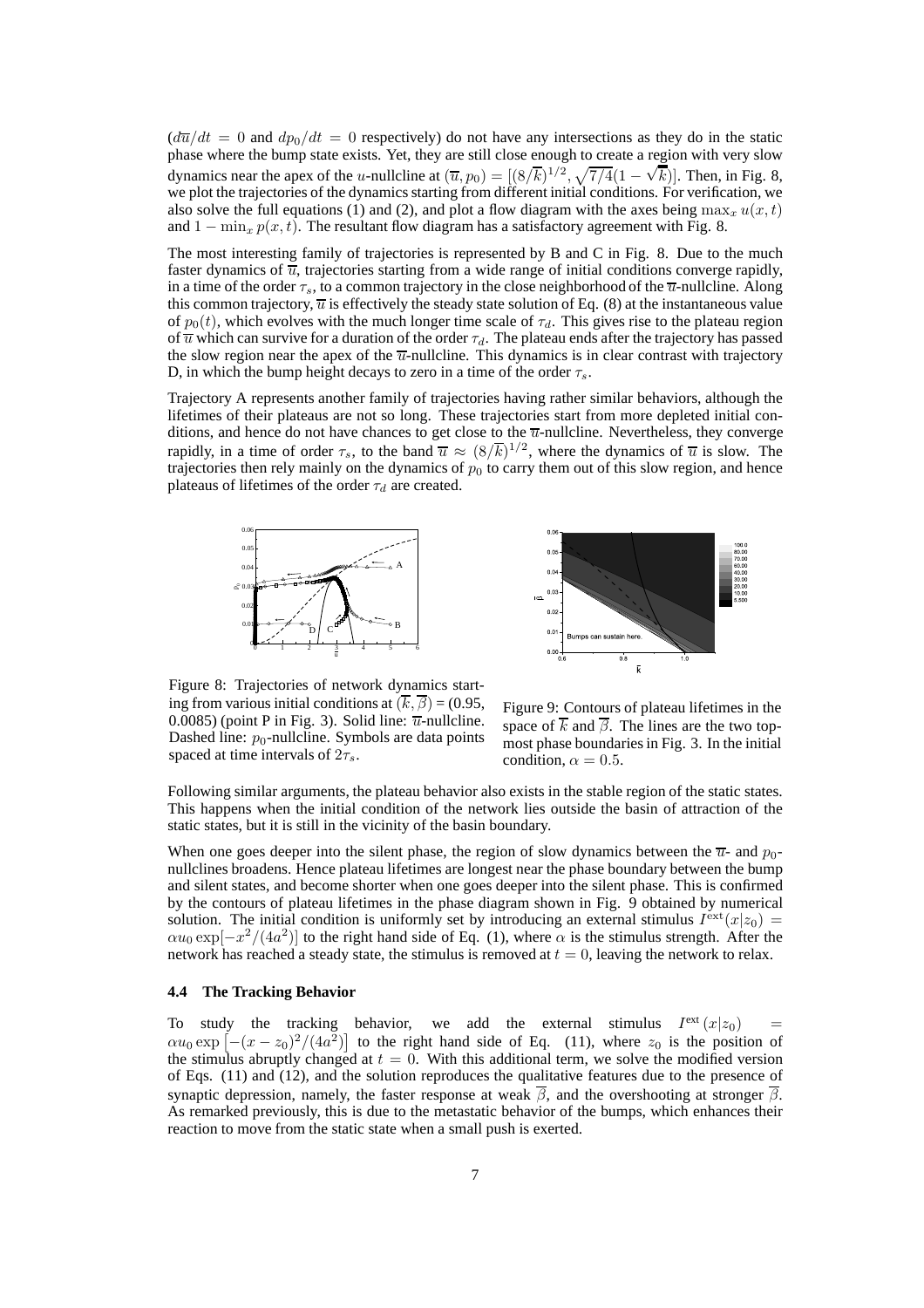However, when describing the overshooting of the tracking process, the quantitative agreement between the numerical solution and the ansatz in Eqs. (11) and (12) is not satisfactory. We have made improvement by developing a higher order perturbation analysis using basis functions of the quantum harmonic oscillator [17]. As shown in Fig. 5, the quantitative agreement is much more satisfactory.

# **5 Conclusions and Discussions**

In this work, we have investigated the impact of STD on the dynamics of a CANN, and found that the network can support both static and moving bumps. Static bumps exist only when the synaptic depression is sufficiently weak. A consequence of synaptic depression is that it places static bumps in the metastatic state, so that its response to changing stimuli is speeded up, enhancing its tracking performance. We conjecture that moving bump states may be associated with traveling wave behaviors widely observed in the neurocortex.

A finding in our work with possibly very important biological implications is that STD endows the network with slow-decaying behaviors. When the network is initially stimulated to an active state by an external input, it will decay to silence very slowly after the input is removed. The duration of the plateau is of the time scale of STD rather than neural signaling, and it provides a way for the network to hold the stimulus information for up to hundreds of milliseconds, if the network operates in the parameter regime that the bumps are marginally unstable. This property is, on the other hand, extremely difficult to be implemented in attractor networks without STD. In a CANN without STD, an active state of the network decays to silence exponentially fast or persists forever, depending on the initial activity level of the network. Indeed, how to shut off the activity of a CANN has been a challenging issue that received wide attention in theoretical neuroscience, with solutions suggesting that a strong external input either in the form of inhibition or excitation must be applied (see, e.g., [19]). Here, we show that STD provides a mechanism for closing down network activities naturally and in the desirable duration.

We have also analyzed the dynamics of CANNs with STD using a Gaussian approximation of the bump. It describes the phase diagram of the static and moving phases, the plateau behavior, and provides insights on the metastatic nature of the bumps and its relation with the enhanced tracking performance. In most cases, approximating  $1 - p(x, t)$  by a Gaussian profile is already sufficient to produce qualitatively satisfactory results. However, higher order perturbation analysis is required to yield more accurate descriptions of results such as the overshooting in the tracking process (Fig. 5).

Besides STD, there are other forms of STP that may be relevant to realizing short-term memory. Mongillo et al. [20] have recently proposed a very interesting idea for achieving working memory in the prefrontal cortex by utilizing the effect of short-term facilitation (STF). Compared with STD, STF has the opposite effect in modifying the neuronal connection weights. The underlying biophysics of STF is the increased level of residual calcium due to neural firing, which increases the releasing probability of neural transmitters. Mongillo et al. [20] showed that STF provides a way for the network to encode the information of external inputs in the facilitated connection weights, and it has the advantage of not having to recruit persistent neural firing and hence is economically efficient. This STF-based memory mechanism is, however, not necessarily contradictory to the STD-based one we propose here. They may be present in different cortical areas for different computational purposes. STD and STF have been observed to have different effects in different cortical areas. One location is the sensory cortex where CANN models are often applicable. Here, the effects of STD tends to be stronger than that of STF. Different from the STF-based mechanism, our work suggests that the STD-based one exhibits the prolonged neural firing, which has been observed in some cortical areas. In terms of information transmission, prolonged neural firing is preferable in the early information pathways, so that the stimulus information can be conveyed to higher cortical areas through neuronal interactions. Hence, it seems that the brain may use a strategy of weighting the effects of STD and STF differentially for carrying out different computational tasks. It is our goal in future work to explore the joint impact of STD and STF on the dynamics of neuronal networks.

This work is partially supported by the Research Grants Council of Hong Kong (grant nos. HKUST 603607 and 604008).